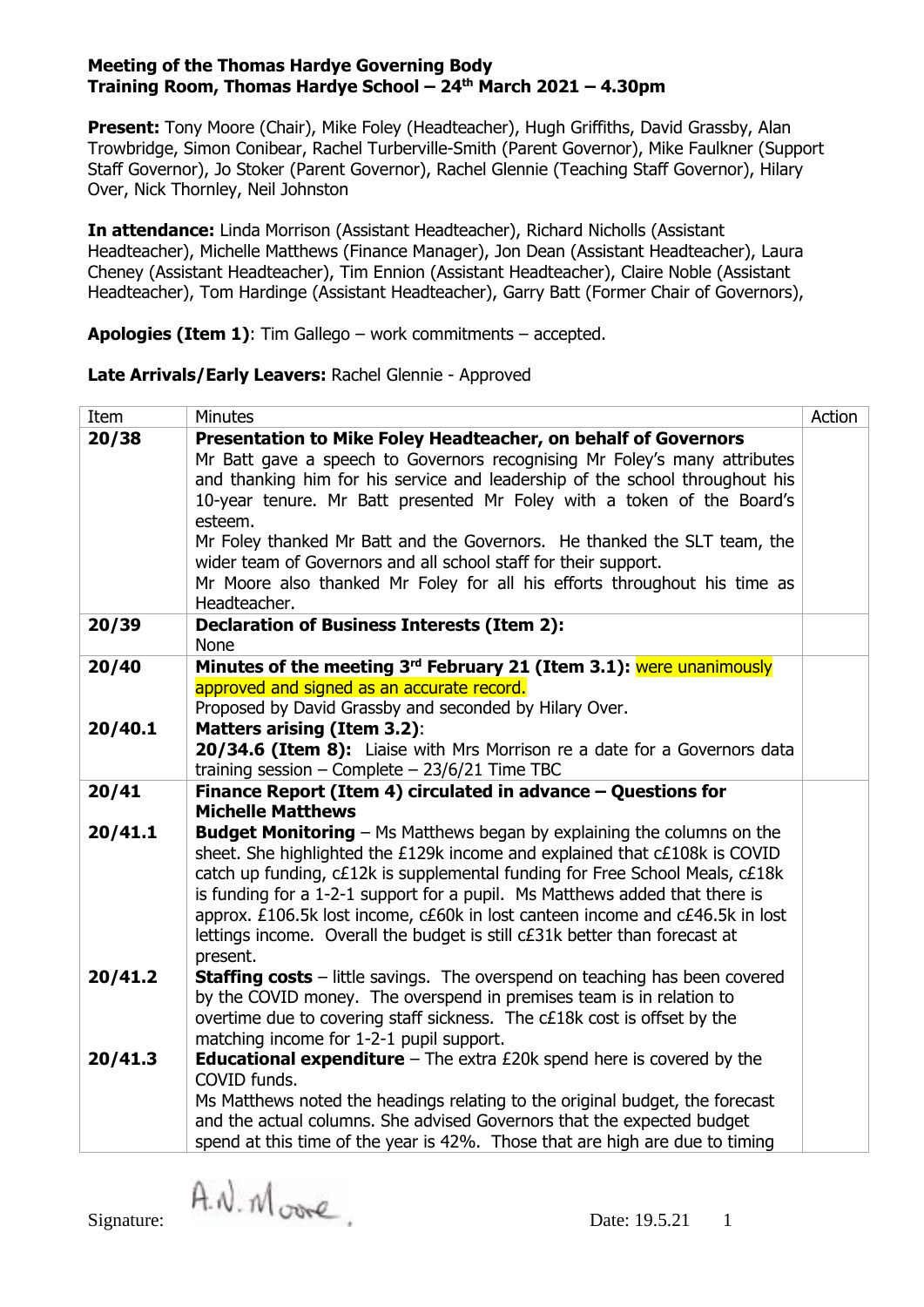| 20/41.4 | differences between expenditure and income. There are no areas of concern<br>at this time. Ms Matthews confirmed that budgets have been reduced down<br>due to the reduction in income and this will be monitored moving forwards. Ms<br>Matthews highlighted the voluntary accounts and explained that these relate to<br>things such as trips, where the income matches the expenditure. There has<br>been little activity here this year due to the pandemic. The school is still<br>estimating a £104k surplus this year with a £970k carry forward which is a<br>good position to be in considering. Some of these funds are committed to<br>capital works such as the windows.                                                                                                                                                                                                                                                                                                                                                                                                                                                                                                                                                                                   |    |  |  |  |
|---------|------------------------------------------------------------------------------------------------------------------------------------------------------------------------------------------------------------------------------------------------------------------------------------------------------------------------------------------------------------------------------------------------------------------------------------------------------------------------------------------------------------------------------------------------------------------------------------------------------------------------------------------------------------------------------------------------------------------------------------------------------------------------------------------------------------------------------------------------------------------------------------------------------------------------------------------------------------------------------------------------------------------------------------------------------------------------------------------------------------------------------------------------------------------------------------------------------------------------------------------------------------------------|----|--|--|--|
|         | $KPI's$ – Ms Matthews informed Governors that the staffing to income ratio<br>should not be any higher than it is now.                                                                                                                                                                                                                                                                                                                                                                                                                                                                                                                                                                                                                                                                                                                                                                                                                                                                                                                                                                                                                                                                                                                                                 |    |  |  |  |
| 20/41.5 | Capital Projects - Ms Matthews stated that the balance sheet gives a good<br>overall picture of where the school is in terms of assets and liabilities.<br>Q: A Governor asked for detail respecting the school's contribution to the MAT                                                                                                                                                                                                                                                                                                                                                                                                                                                                                                                                                                                                                                                                                                                                                                                                                                                                                                                                                                                                                              |    |  |  |  |
|         | and what it is used for. Mr Foley explained that it is a mixture of things<br>including central services such as site support, finance, HR, central staffing<br>costs for example, the CEO's salary, the CFO's salary, the Company Secretary's<br>salary and Health and Safety Manager salary. He agreed to produce a more                                                                                                                                                                                                                                                                                                                                                                                                                                                                                                                                                                                                                                                                                                                                                                                                                                                                                                                                             | MF |  |  |  |
|         | detailed breakdown of that for MAT schools.                                                                                                                                                                                                                                                                                                                                                                                                                                                                                                                                                                                                                                                                                                                                                                                                                                                                                                                                                                                                                                                                                                                                                                                                                            |    |  |  |  |
|         | Q: A Governor asked where the MAT is based. Mr Foley confirmed it has been<br>based at THS thus far but it is an issue going forward as to where these<br>services and staff will run from. He explained that the MAT is trying to keep<br>costs as low as possible to maximise the amount of funds that can be<br>reinvested into the schools via central services and specialist support.                                                                                                                                                                                                                                                                                                                                                                                                                                                                                                                                                                                                                                                                                                                                                                                                                                                                            |    |  |  |  |
|         | Q: The Governor opined that the MAT needed to pay its share of overheads                                                                                                                                                                                                                                                                                                                                                                                                                                                                                                                                                                                                                                                                                                                                                                                                                                                                                                                                                                                                                                                                                                                                                                                               |    |  |  |  |
| 20/41.6 | wherever it is based. Mr Foley agreed that this either needed to be reflected in<br>a school's contribution if it is based on a school site or be a fee the MAT pays.<br>Neil Johnson - Highlights from Link Governor Visit - Mr Johnson                                                                                                                                                                                                                                                                                                                                                                                                                                                                                                                                                                                                                                                                                                                                                                                                                                                                                                                                                                                                                               |    |  |  |  |
|         | referred to his report circulated in advance and thanked Ms Matthews for<br>facilitating a useful and interesting meeting. He directed Governors to some<br>advice from the NGA about the roles and responsibilities of Governors that he<br>had included in his report. He noted that:<br>Mrs McKie is key to the school finances, many of the systems and<br>procedures were set up by Mrs McKie and there is a lot Ms Matthews<br>still needs to learn. He opined it is essential that Ms Matthews is given<br>a full handover in order for her to undertake her role.<br>Mr Johnson referred to the surplus and noted that it is very easy to lose<br>these funds if not carefully managed. He highlighted the potential<br>lower sixth form numbers and suggested Governors keep this in mind<br>for monitoring purposes<br>Mr Johnson added that Governors should be mindful that there may be<br>less income in future years from 22/23 onwards when considering<br>investment into the buildings<br>Mr Johnson suggested Governors should find out what happens to any<br>surplus MAT contributions and whether these get refunded to the<br>schools<br>Mr Johnson suggested looking at how THS fares financially in<br>comparison to other schools in the MAT |    |  |  |  |
|         | Business planning was also highlighted and the need to look ahead<br>Mr Johnson referred to the ESFA guidance on a 70-80% ratio spend on                                                                                                                                                                                                                                                                                                                                                                                                                                                                                                                                                                                                                                                                                                                                                                                                                                                                                                                                                                                                                                                                                                                               |    |  |  |  |

Signature:  $\hat{A}$ .  $\hat{N}$  or  $\hat{C}$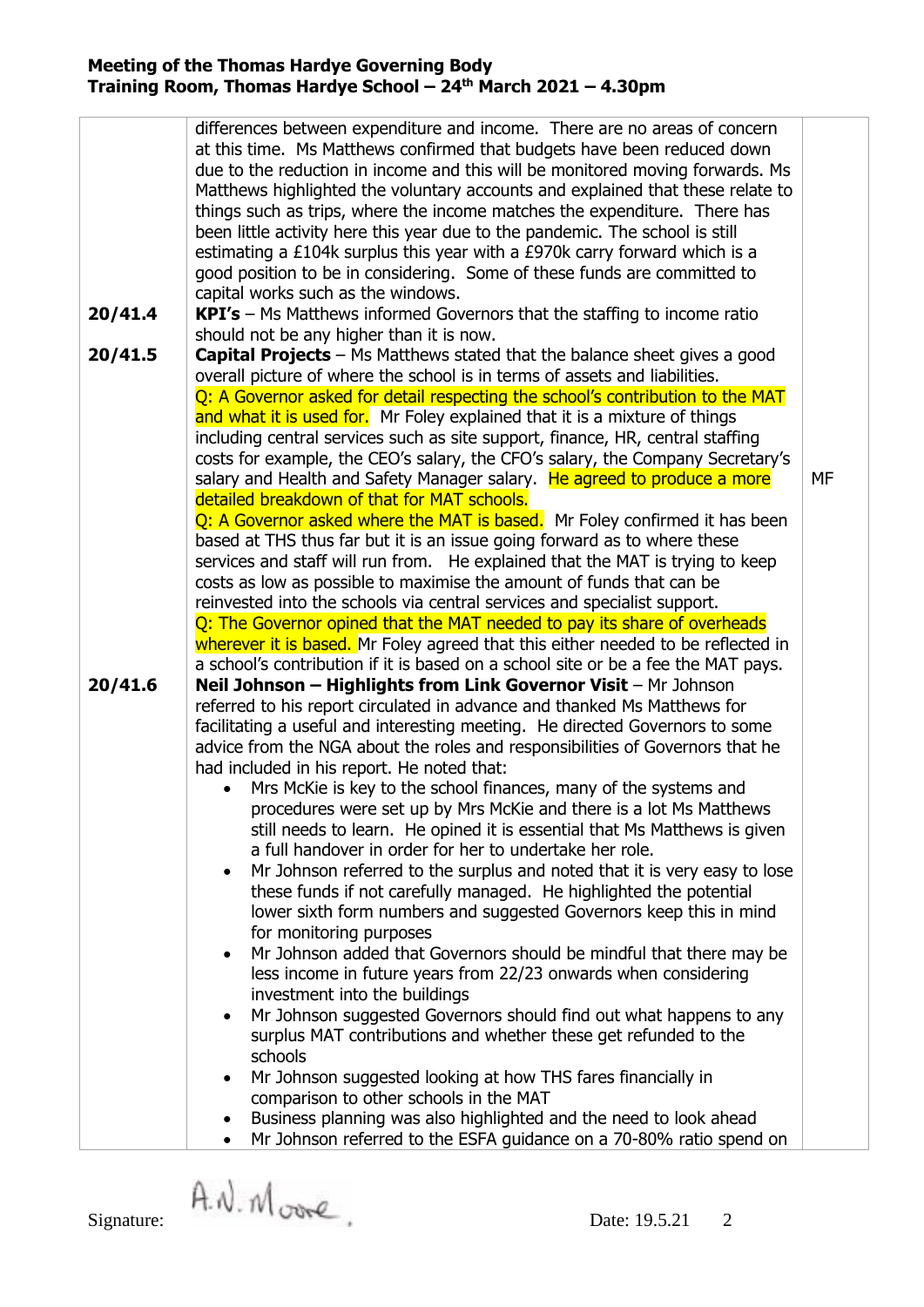| staffing and that THS is at the upper limit of this. He suggested                |  |
|----------------------------------------------------------------------------------|--|
| Governors consider whether this is sustainable                                   |  |
| The frequency of reporting to the Governing Board and the changes in             |  |
| report styles were noted. Mr Johnson stated that he was aware of the             |  |
| reasons for this such as vacancies, changing finance systems and staff           |  |
| sickness but that this should be monitored by Governors moving                   |  |
| forwards                                                                         |  |
| Capital planning, such as the need for replacement boilers was also              |  |
| highlighted as an area for Governor scrutiny                                     |  |
| Regular monitoring of the asset and risk registers was highlighted as an         |  |
| area for Governors to look at.                                                   |  |
| Mr Johnson concluded by thanking Ms Matthews again for a valuable meeting        |  |
| during which he learnt a huge amount.                                            |  |
| Q: A Governor queried whether the board could have a report on the declining     |  |
| sixth form numbers and the impact of this on the budget. Mr Foley explained      |  |
| that sixth form numbers are volatile and urged that Governors exercise           |  |
| caution. He opined that there is a danger that students may have chosen to       |  |
| remain at existing schools rather than move to another sixth form due to         |  |
| COVID uncertainty. He stated that numbers do fluctuate and there is no           |  |
| immediate need to make changes. He added that it is important to watch the       |  |
| trends. The number of applications are down but this may not translate to the    |  |
| number that start in September. Even if it does, it is likely to be a short-term |  |
| blip. Mr Foley referred to the annual external audit process and highlighted     |  |
| the reports have been incredible over the last 3 years. He noted the % ratio of  |  |
| staff to income costs and that 80% is the right figure for a school THS's size.  |  |
| He reminded Governors that income is lower due to the reasons given. Mr          |  |
| Foley also reminded Governors that the school has an incredible financial        |  |
| record and that it is important not to be complacent but also to focus on trends |  |
| and the amazing strengths and expertise the school has in budget monitoring.     |  |
| Q: A Governor asked if the same people will return when lettings is allowed to   |  |
| resume and when this might be. Mr Foley confirmed that lettings will resume      |  |
| in September and that he is confident the same people with return. He added      |  |
| that the school should be looking at expanding in this area.                     |  |
| Q: Another Governor asked Mr Foley to remind the Board why they did not          |  |
| have access to the furlough scheme. Mr Foley explained that the taxpayers        |  |
| money had already been issued to schools and therefore the government had        |  |
| asked the schools to use this money rather than access more taxpayers money      |  |
| to pay for furlough.                                                             |  |
| Q: The Governor asked if any redundancies have been made in other schools        |  |
| locally. Mr Foley confirmed that THS haven't made any, and neither have any      |  |
| local schools as far as he is aware. Most schools have used funds for things     |  |
| such as meal hampers for families.                                               |  |
| Q: The Governor also referred to the Cuba trip in the last Chair's update and    |  |
| asked if there was any financial risk, either to the school or parents. Mr Foley |  |
| confirmed that parents have paid approximately 50% of the cost of the trip.      |  |
| The government have not cancelled trips in July and the camp does not want       |  |
| to cancel either and so will not refund the money paid thus far. The insurers    |  |
| do not want to pay out in these circumstances. Mr Foley explained that he has    |  |
| consulted with HKLaw to try and trigger the cancellation clause with the camp    |  |
| but there has been no response thus far. He has asked parents not to make        |  |
|                                                                                  |  |
|                                                                                  |  |

Signature:  $\hat{A}$ .  $\hat{N}$  or  $\hat{C}$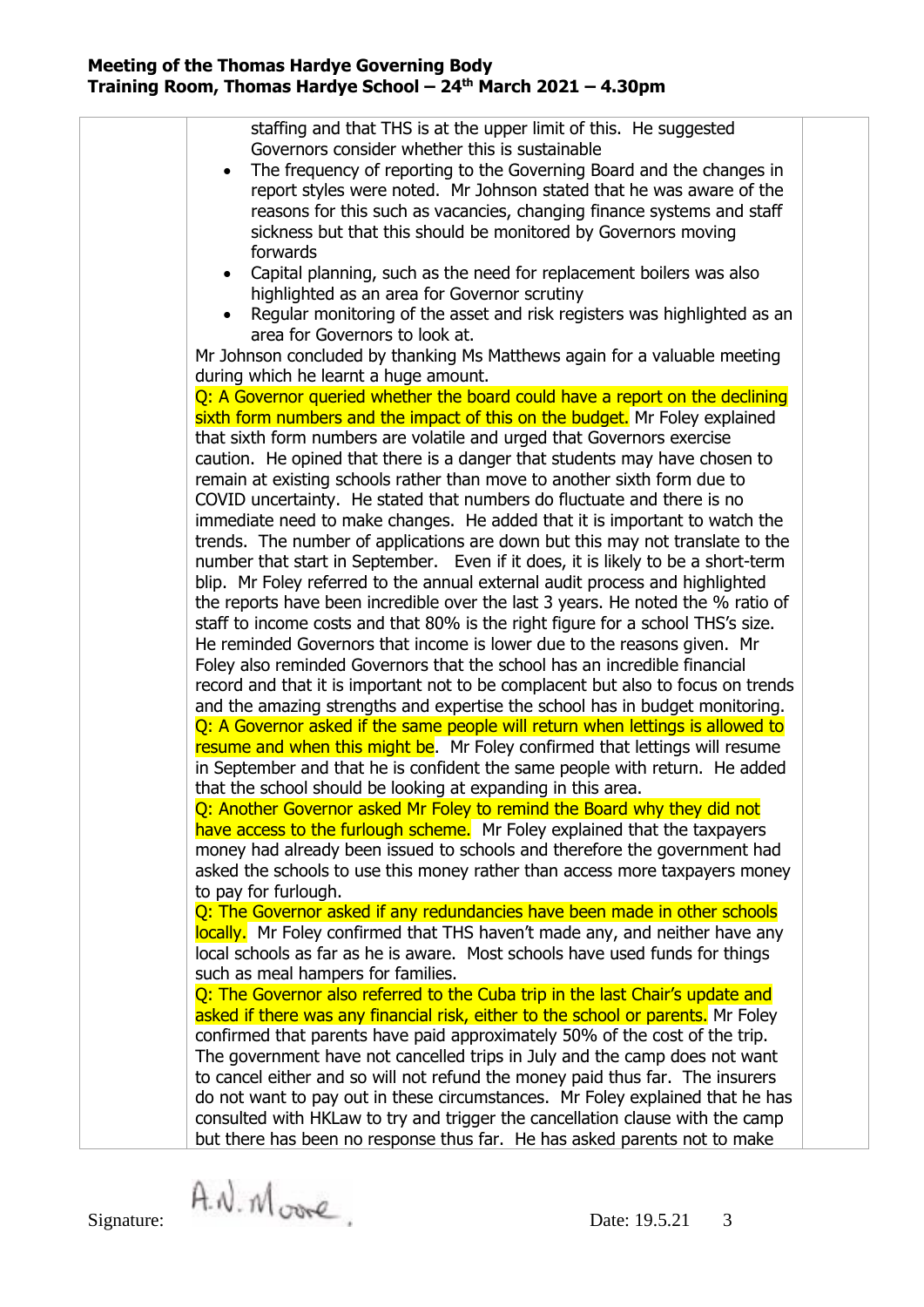|         | any more payments and the liability remains with the camps.<br>Finally, the Governor commented that the school is financially stronger that<br>when they first became a Governor and that it is nice to progress some capital<br>projects. Governors thanked Ms Matthews for her report.                                                                                                                                                                                                                                                                                                                                                                                                                                                                                                                                                                                                                                                                                                                                                                                                                                                                                                                                                                                                                                                                                                                       |  |
|---------|----------------------------------------------------------------------------------------------------------------------------------------------------------------------------------------------------------------------------------------------------------------------------------------------------------------------------------------------------------------------------------------------------------------------------------------------------------------------------------------------------------------------------------------------------------------------------------------------------------------------------------------------------------------------------------------------------------------------------------------------------------------------------------------------------------------------------------------------------------------------------------------------------------------------------------------------------------------------------------------------------------------------------------------------------------------------------------------------------------------------------------------------------------------------------------------------------------------------------------------------------------------------------------------------------------------------------------------------------------------------------------------------------------------|--|
| 20/42   | Headteachers Report (Item 5) - Mike Foley:                                                                                                                                                                                                                                                                                                                                                                                                                                                                                                                                                                                                                                                                                                                                                                                                                                                                                                                                                                                                                                                                                                                                                                                                                                                                                                                                                                     |  |
| 20/42.1 | <b>Return to school and attendance</b> – Return to school and attendance has<br>been positive, smooth and seamless. The main area for improvement is<br>uniform. The biggest issue for staff was testing. He expressed his thanks to<br>the team of staff for the smooth logistical process and informed Governors that<br>between 90-96% of pupils took part in testing, depending on the year group.<br>There was only one positive which was followed by a negative pcr test.<br>However, the first test takes precedence and they isolated in accordance with<br>government guidance.<br>Q: One Governor queried communications with parents on home lateral flow<br>testing kits. Ms Cheney explained that students will get self-testing kits this<br>week. Ms Morrison will then do a letter for parents explaining where they can<br>order or collect kits for other family members.<br>Q: A Governor asked for more detail about the issue with uniform. Mr Foley<br>explained that the school wouldn't usually allow coats in school but windows<br>and doors have been kept open throughout winter to increase airflow and<br>reduce the risk of COVID transmission so this exception was made. Other<br>pupils have outgrown their uniform during lockdown. He will be writing to<br>parents to ask them to check their children's uniform and remind them that<br>coats cannot be worn in school. |  |
|         | Q: The Governor commented that this is a tricky letter to write, particularly,<br>asking parents to spend money they may not have on uniform. Mr Foley<br>agreed, adding that part of the issue has been the closure of shops. He added<br>that he had not communicated with parents thus far as he hadn't wanted to<br>put anyone off returning to school and had been exercising a light touch. He                                                                                                                                                                                                                                                                                                                                                                                                                                                                                                                                                                                                                                                                                                                                                                                                                                                                                                                                                                                                           |  |
|         | will be requesting full uniform after Easter.                                                                                                                                                                                                                                                                                                                                                                                                                                                                                                                                                                                                                                                                                                                                                                                                                                                                                                                                                                                                                                                                                                                                                                                                                                                                                                                                                                  |  |
| 20/42.2 | <b>Online learning</b> – Governors were informed that Dr Ennion will survey<br>parents again. He is focussing now on picking up the learning from lockdown<br>and identifying what the school can take from this experience and continue to<br>develop and use for example, homework setting and parents evenings.                                                                                                                                                                                                                                                                                                                                                                                                                                                                                                                                                                                                                                                                                                                                                                                                                                                                                                                                                                                                                                                                                             |  |
| 20/42.3 | <b>Results</b> – Mr Foley advised Governors that the school is taking a measured<br>approach with Centre Assessed Grades and decided early not to do high stakes<br>testing. The reasons for this are: 1) that teachers know their students well<br>enough and 2) to protect the mental health of the students and reduce stress                                                                                                                                                                                                                                                                                                                                                                                                                                                                                                                                                                                                                                                                                                                                                                                                                                                                                                                                                                                                                                                                               |  |

Signature:  $\hat{A}$ .  $\hat{N}$  or  $\hat{C}$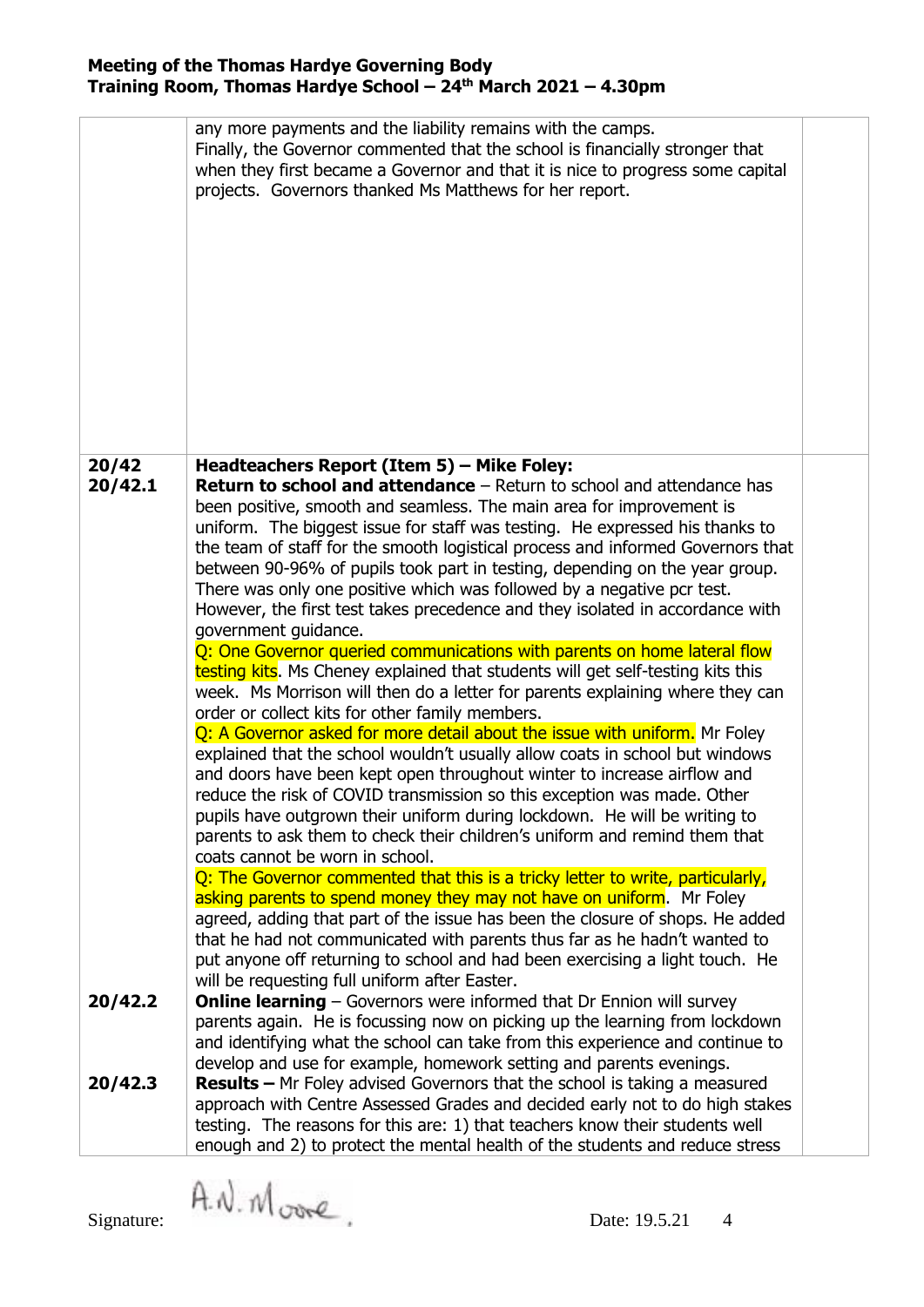|                    | on them where possible. Mr Foley advised Governors that the unknowns<br>around the appeals process are a great concern. He added that teachers need<br>to know how it will work so they know what evidence they need to collect and<br>retain now. There is a possibility the school could be engulfed by appeals.<br>Governors should monitor this in the summer term.<br>Q: One Governor noted there will be moderation across the school and asked if<br>there will be moderation across schools. Mr Foley confirmed that THS has<br>been supporting other schools with moderation but due to its size and the<br>deadlines, it is not feasible for THS to be moderated by another school. The<br>grades will go through internal moderation. He added that it is lucky the<br>school is of this size as there is always more than one teacher for each subject<br>which means colleagues can seek support from each other.<br>Q: Another Governor asked what guidance has been received from the exam<br><b>boards.</b> Mr Foley confirmed that none has been received thus far but it has<br>been promised by the end of the month. He explained that THS have not | GOVs |
|--------------------|-------------------------------------------------------------------------------------------------------------------------------------------------------------------------------------------------------------------------------------------------------------------------------------------------------------------------------------------------------------------------------------------------------------------------------------------------------------------------------------------------------------------------------------------------------------------------------------------------------------------------------------------------------------------------------------------------------------------------------------------------------------------------------------------------------------------------------------------------------------------------------------------------------------------------------------------------------------------------------------------------------------------------------------------------------------------------------------------------------------------------------------------------------------------------|------|
|                    | waited for it and will look at it and use it if it is useful.<br>Q: The Governor asked if grades are likely to change as result of the quidance.<br>Mr Foley opined that the exam boards are likely to publish expectations of<br>grades; laying out the criteria and giving an example. He added that THS has<br>this as a school and the staff have enough experience of grading. He added<br>that there will be grade inflation but this will not be deliberate 'bumping up'.<br>Teachers can accurately predict the number of students in a class that will<br>achieve grades but when it comes to individuals, it is harder. They may know<br>that two students could achieve a particular grade but that only one of the two<br>will. Which one it is impossible to say, so staff will give the benefit of the doubt<br>and award the grade to both. With exams, it can be if the right questions<br>come up for a pupil on the day.                                                                                                                                                                                                                              |      |
| 20/42.4<br>20/42.5 | Q: The Governor also asked what position universities are taking. Mr Foley<br>explained that many are not guaranteeing offers. He added that foreign<br>student numbers are lower so he is hoping universities will take more UK<br>students and this will prevent any offers being reneged upon.<br><b>Staffing</b> – Mr Foley noted there had been quite a high turnover of staff last<br>year and he is hoping for a stable year going in to September. The school is<br>well-staffed and he is pleased with the appointments made.<br><b>Culture of School</b> - Mr Foley referred to the school's culture of relentless<br>optimism. He thanked Governors and remarked on the importance of their<br>role, for new Governors. He commented on the teaching school and the<br>school-to-school support it has facilitated. He added that Ms Cheney and Dr<br>Ennion have an unbelievable partnership and that the teaching school is a<br>driving force for school improvement and teacher development both at THS                                                                                                                                                  |      |
| 20/43<br>20/43.1   | and in other schools. It will also be key for the MAT.<br><b>School Improvement Plan (Item 6):</b><br>Progress report incl impact of partial lockdown - Tom Hardinge:<br>Governors gave thanks to Mr Hardinge for an amazing summary of where the<br>school is. Mr Hardinge stated that he is pleased at how much has still been<br>going on in the school whilst it has been in survival mode for the last 6-12<br>months. Quality assurance is ongoing with observations taking place in the<br>summer term. The Chair commented on the amount of information contained<br>within the report and asked if Governors had any questions. He confirmed that<br>Governors can email Mr Hardinge should questions arise. Mr Hardinge                                                                                                                                                                                                                                                                                                                                                                                                                                       |      |

Signature:  $\hat{A}$ .  $\hat{N}$  or  $\hat{C}$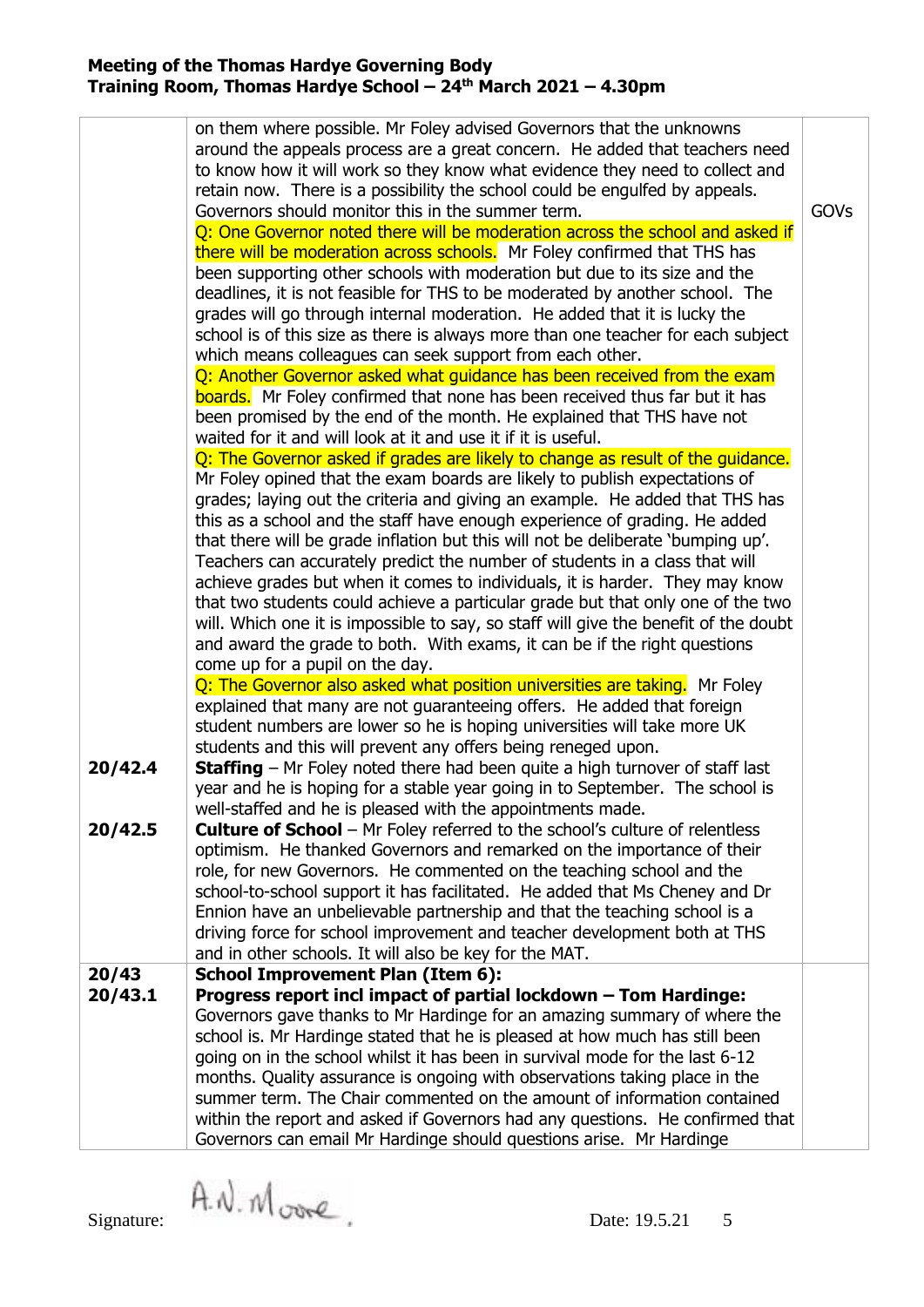|           | expressed his thanks to middle leaders for the information they provided for                                                                                                                                                  |  |  |  |
|-----------|-------------------------------------------------------------------------------------------------------------------------------------------------------------------------------------------------------------------------------|--|--|--|
|           | his report. He commented on the enthusiasm to be relentless in trying to                                                                                                                                                      |  |  |  |
|           | improve the learning for children.                                                                                                                                                                                            |  |  |  |
| 20/43.2   | <b>Governors Visit Form (Item 6.1):</b>                                                                                                                                                                                       |  |  |  |
|           | The Chair asked if Governors are happy with the format of the Governors Visits<br>Form Draft. Governors agreed that they are and it was approved unanimously                                                                  |  |  |  |
| for use.  |                                                                                                                                                                                                                               |  |  |  |
| 20/43.3   | <b>Governors Visits (Item 6.2):</b>                                                                                                                                                                                           |  |  |  |
| 20/43.3.1 | SEND Report - Jo Stoker - Ms Stoker informed Governors that the focus for                                                                                                                                                     |  |  |  |
|           | interventions will be on raising comprehension skills including the use of online                                                                                                                                             |  |  |  |
|           | reading packages. The CERTs programme will be used to monitor the impact                                                                                                                                                      |  |  |  |
|           | of SENS. Claire Noble is doing a fantastic job and is new to the role. The                                                                                                                                                    |  |  |  |
|           | council have removed the panel process that involved THS in the decision                                                                                                                                                      |  |  |  |
|           | making of place allocation in its specialist bases. The school is challenging the                                                                                                                                             |  |  |  |
|           | removal of this process as there were good reasons for it being there. An                                                                                                                                                     |  |  |  |
|           | update is needed on the capping of pupils with the potential that the school<br>may be oversubscribed. The school will look at the legal reasons again;                                                                       |  |  |  |
|           | nothing has been found in the code thus far. The funding was going to be cut                                                                                                                                                  |  |  |  |
|           | for the bases on a technicality; this has been withdrawn for this year due to                                                                                                                                                 |  |  |  |
|           | the prospect of a major review in the future.                                                                                                                                                                                 |  |  |  |
| 20/43.3.2 | <b>Summertime nursery - Jo Stoker - Mrs Smyth declared an interest in this</b>                                                                                                                                                |  |  |  |
|           | item as a Member of the nursery committee. Ms Stoker explained that the                                                                                                                                                       |  |  |  |
|           | biggest issue is the lack of a Service Level Agreement between the school and                                                                                                                                                 |  |  |  |
|           | the nursery. There is no legal need to chase this up but there are queries over                                                                                                                                               |  |  |  |
|           | health and safety and who is responsible for what for the buildings, for<br>example. A draft agreement has been produced and Mrs Smyth, as a<br>committee member, is also involved. The nursery is not exclusive to staff but |  |  |  |
|           |                                                                                                                                                                                                                               |  |  |  |
|           | staff do use it and the school includes it in its recruitment material. Staff do                                                                                                                                              |  |  |  |
|           | not have priority over places; staff pay the full amount and have to pay a 50%                                                                                                                                                |  |  |  |
|           | retainer during the holidays the same as any other parent.                                                                                                                                                                    |  |  |  |
|           | One Governor noted that Summertime Nursery is a small setting that does                                                                                                                                                       |  |  |  |
|           | provide enormous benefits to staff; local childcare whilst you are at work.                                                                                                                                                   |  |  |  |
|           | Q: Another Governor asked if the rent paid covers the costs. Mrs Smyth                                                                                                                                                        |  |  |  |
|           | confirmed that it is unlikely. The nursery pays an annual sum of $£100$                                                                                                                                                       |  |  |  |
|           | peppercorn rent. When the funding was sought for a new school building, the<br>Trustees and Governors at the time decided they would like to incorporate a                                                                    |  |  |  |
|           | nursery and put the space out to tender to local pre-schools. Summertime                                                                                                                                                      |  |  |  |
|           | won the bid and the sum was agreed at that time. There is only summary                                                                                                                                                        |  |  |  |
|           | mention in the minutes and a letter from the then Clerk at the time to confirm                                                                                                                                                |  |  |  |
|           | this; no SLA. The sum covers rent, electric, water, heating, alarm systems and                                                                                                                                                |  |  |  |
|           | PAT testing. This is clearly not enough, however, these things do not operate                                                                                                                                                 |  |  |  |
|           | in isolation from the main school building so it would be difficult to get an                                                                                                                                                 |  |  |  |
|           | accurate cost. A Governor had briefly looked at this before and found it                                                                                                                                                      |  |  |  |
|           | difficult to value due to its lack of ability to be used for anything else                                                                                                                                                    |  |  |  |
|           | commercially.                                                                                                                                                                                                                 |  |  |  |
| 20/43.3.3 | <b>Teaching First - Jo Stoker</b> - The focus has been on upskilling particularly<br>the remote learning and live lessons. There are 11 CPD groups looking at high                                                            |  |  |  |
|           | impact strategies to improve teaching and learning                                                                                                                                                                            |  |  |  |
| 20/43.4   | <b>Governors' Action Plan (Item 6.4)</b> – One Governor commented that it is a                                                                                                                                                |  |  |  |
|           | good plan and helpful to have a plan such as this. Another Governor                                                                                                                                                           |  |  |  |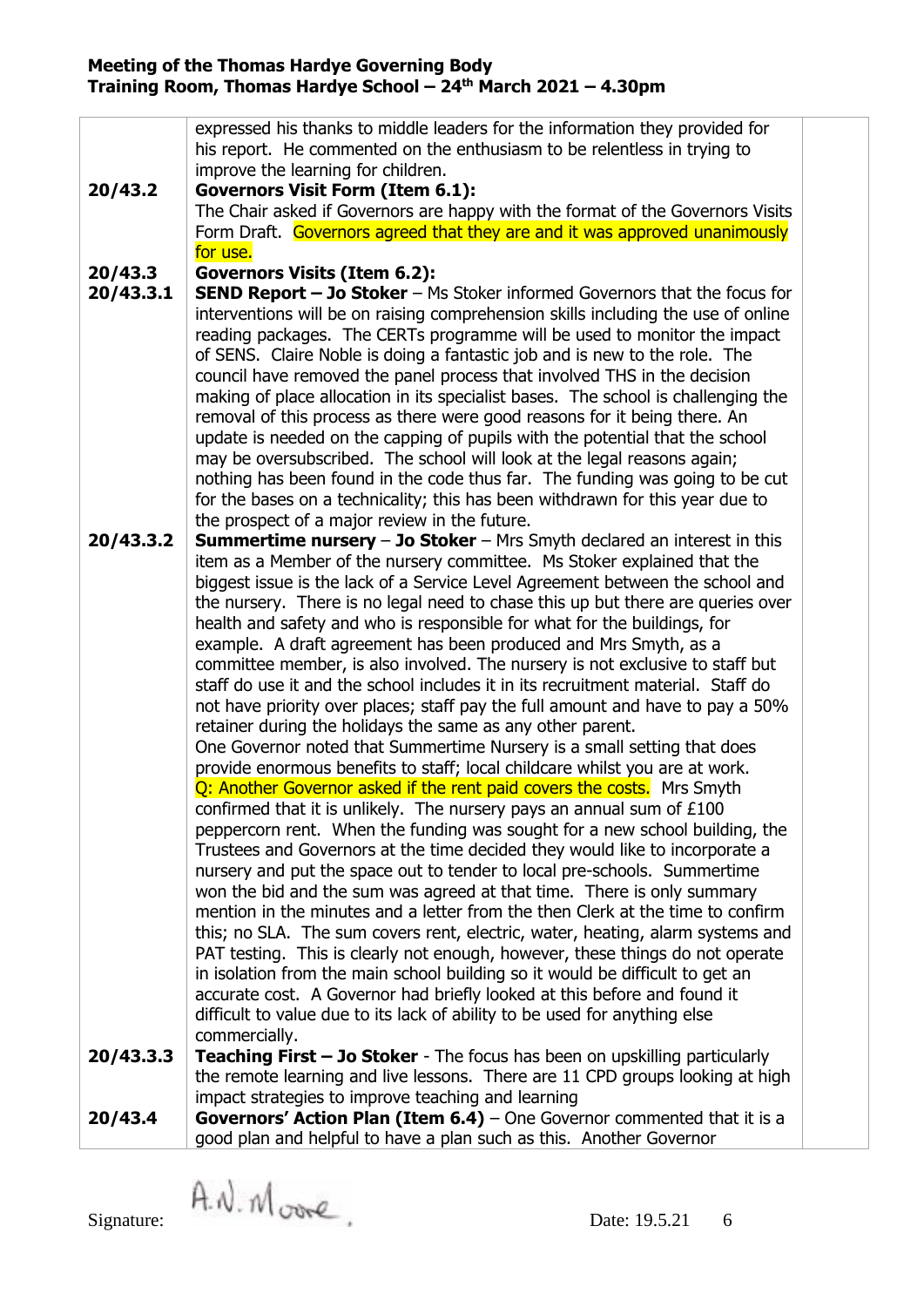| 20/43.5 | commented that it is a positive plan. Governors unanimously agreed the plan.<br>The Chair agreed to speak to Mr Rutherford about it. Ms Smyth explained the<br>Training Modules on Learning Link. Ms Morrison agreed to deliver Governors<br><b>Data Training (Item 6.3) -</b> Data training after $18th$ June when the CAG work<br>has reduced. The 23rd June has been selected as the date and a time is to be<br>agreed.                                                                                                                                                                                                                                                                                                                                                                                                                                                                                                                                                                                                                                                                                                                                                      | <b>TM</b>       |
|---------|----------------------------------------------------------------------------------------------------------------------------------------------------------------------------------------------------------------------------------------------------------------------------------------------------------------------------------------------------------------------------------------------------------------------------------------------------------------------------------------------------------------------------------------------------------------------------------------------------------------------------------------------------------------------------------------------------------------------------------------------------------------------------------------------------------------------------------------------------------------------------------------------------------------------------------------------------------------------------------------------------------------------------------------------------------------------------------------------------------------------------------------------------------------------------------|-----------------|
| 20/44   | <b>Admissions (Item 7) - Mr Foley informed Governors that the school is</b><br>heavily oversubscribed. The school is popular with parents and the numbers<br>are healthy. Mr Foley proposed that the school retain its PAN; he added that<br>he wanted Governors to understand why the PAN was reduced from 475<br>initially. Mr Foley opined that it was never feasible for the school to operate at<br>475 per year group and that there is a tipping point in every school. THS has<br>the largest intake in the country. He suggested a slight increase to 465 might<br>be possible.<br>Q: A Governor asked if the school ever got to 465 on appeals. Mr Foley                                                                                                                                                                                                                                                                                                                                                                                                                                                                                                               |                 |
|         | confirmed it didn't due to the way the appeals are managed. However, the<br>school could be vulnerable should the appeal panel change and allow more<br>children in. More than 25 pupils per tutor group is tricky $-$ the layout and<br>room sizes are restrictive. The extra numbers are because of parental choice.<br>He added that the studio school will be having a big expansion over the next 2<br>years and the Weymouth schools will improve, both of which will have an<br>impact. Even if the school wanted to change its PAN, it would not take effect<br>immediately.                                                                                                                                                                                                                                                                                                                                                                                                                                                                                                                                                                                             |                 |
|         | Q: A Governor asked if any of the middle school pupils have been refused a<br>place. Mr Foley confirmed that this is the case and he has spoken to the Local<br>Authority to seek a resolution. He opined it is unfair to those children that<br>have been in the local system since the age of 5 but live out of catchment to<br>not have a place at THS, above those that live in catchment but have attended<br>other schools.<br>Rachel Glennie left the meeting at 6.15pm                                                                                                                                                                                                                                                                                                                                                                                                                                                                                                                                                                                                                                                                                                   |                 |
| 20/45   | Annual Equalities Objectives Report (Item 8) - Tom Hardinge<br>Mr Hardinge informed Governors that Ms Ullah previously led these. The<br>school is at the end of a 4-year cycle and so it made sense to start afresh.<br>1) The Black Lives Matters movement has driven a lot of the work here.<br>This prompted students and ex-students to get in touch and share their<br>views and experiences. This objective is not just about BAME students<br>but also giving students with disabilities a voice.<br>2) This objective is linked to the first one. Staff will be looking at the<br>curriculum here to see if diversity can be expanded upon.<br>3) Boys achievement is linked to the SIP. Boys are more likely to not<br>achieve their potential than a girl.<br>Progression on all of these objectives has been limited by the circumstances.<br>The school has signed up to a global equality collective which has tools to<br>assess where the school is, in terms of diversity and inclusion. Vicky Needham<br>has a particular interest in this and will take on some of the work. The Chair<br>requested that Ms Needham attend a summer term meeting to provide a |                 |
|         | progress update, alongside an update of the SIP by Mr Hardinge.<br>Q: A Governor suggested the diversity of the LGB also needed improving. They<br>added that they are the role models to the school and suggested this be added<br>to the Governors Action Plan. Governors unanimously agreed.                                                                                                                                                                                                                                                                                                                                                                                                                                                                                                                                                                                                                                                                                                                                                                                                                                                                                  | <b>VS</b><br>VS |